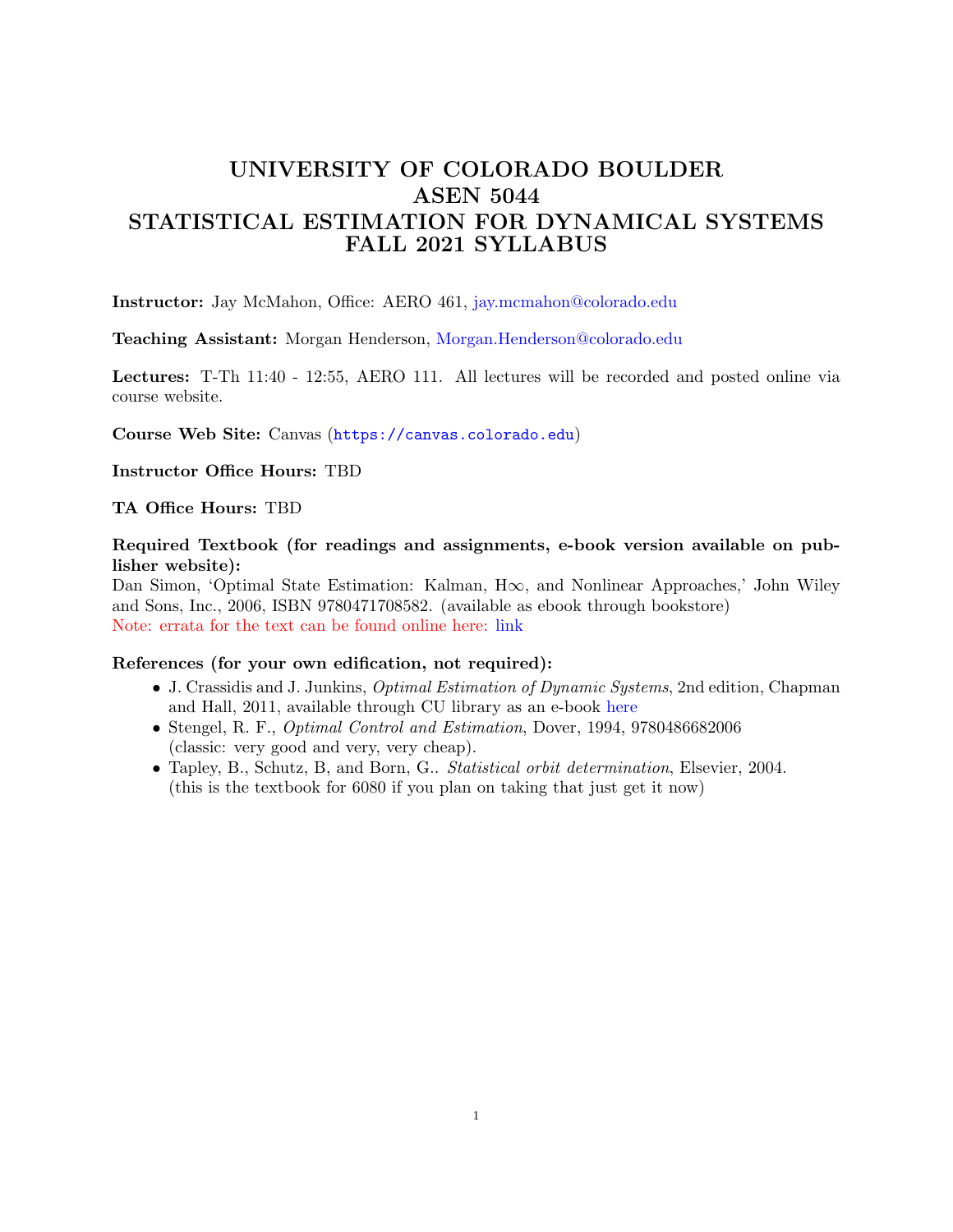## Course Details

Description: This course will introduce students to the theory and methods of state estimation for general linear and nonlinear dynamical systems, with a particular emphasis on aerospace and other engineering applications. Major topics include: review of applied probability and statistics; modeling and optimal state estimation for stochastic dynamical systems; theory and design of Kalman filters for linear systems; linearized and extended Kalman filters for non-linear systems.

Learning Objectives: Students will gain both a fundamental and practical understanding of estimation algorithms from a general dynamical systems standpoint. This will prepare them to tackle challenging estimation problems that they will eventually encounter in later courses and in their own professional/research pursuits. By the end of this course, students will:

- (1) be well-acquainted with basic theory and engineering usage of probability and statistics;
- (2) explore, explain, and apply core concepts of estimation theory, especially to problems defined by discrete time stochastic linear and nonlinear state space dynamic process and measurement models;
- (3) formulate and solve dynamic state estimation problems using Kalman filters, least-squares estimators, and other related estimation algorithms;
- (4) design, simulate, evaluate, visualize and tune estimator performance for real applications in software (e.g. Matlab, Python).

| $\text{Week}(s)$ | <b>Topic</b>                                                     | Text Chpts.            |
|------------------|------------------------------------------------------------------|------------------------|
|                  | Intro & overview                                                 |                        |
| $1-3$            | Basic linear dynamical systems theory, discrete time systems     | $1.1 - 1.7$            |
| $3-6$            | Basic probability and stochastic process theory                  | $2.1 - 2.7$            |
| $6-8$            | Least squares estimation, stochastic linear systems              | $3.1 - 3.7, 4.1 - 4.2$ |
| $8 - 11$         | The Kalman filter (KF): basics, tuning, testing, generalizations | $5.1 - 5.5, 6, 7$      |
| $11 - 14$        | Nonlinear filters: Linearized KF and EKF                         | 13.1, 13.2             |
| $14 - 15$        | UKF / Advanced topics / Guest lectures                           | $8, \cdots$            |

### Anticipated Course Schedule:

Grading, Assignments and Exams: Course grades will be determined on the basis of homework  $(15\%)$ , online Canvas quizzes  $(15\%)$ , midterm  $1 (20\%)$ , midterm  $2 (20\%)$ , and a final project  $(30\%)$ . Important things to note:

- Students will work in pairs for the final project (there may be one team of 3 students, depending on enrollment parity).
- Weekly homework will be assigned, collected, and *partially graded*. Quizzes will be fully graded automatically on Canvas. Solutions for full problem and quiz sets will be posted to Canvas.
- Collaboration on homework is encouraged, but students must turn in their own homework in a timely manner (see policies below). Students may use Slack for online discussion which will be monitored by instructor and TA. Invitation to slack workspace will be in a Canvas announcement.
- A series of weekly quizzes will be assigned and administered through Canvas. These will be posted on Friday morning and be due the following Sunday at 11:59 pm (off-nominal posting/due dates will come with special notification, if needed).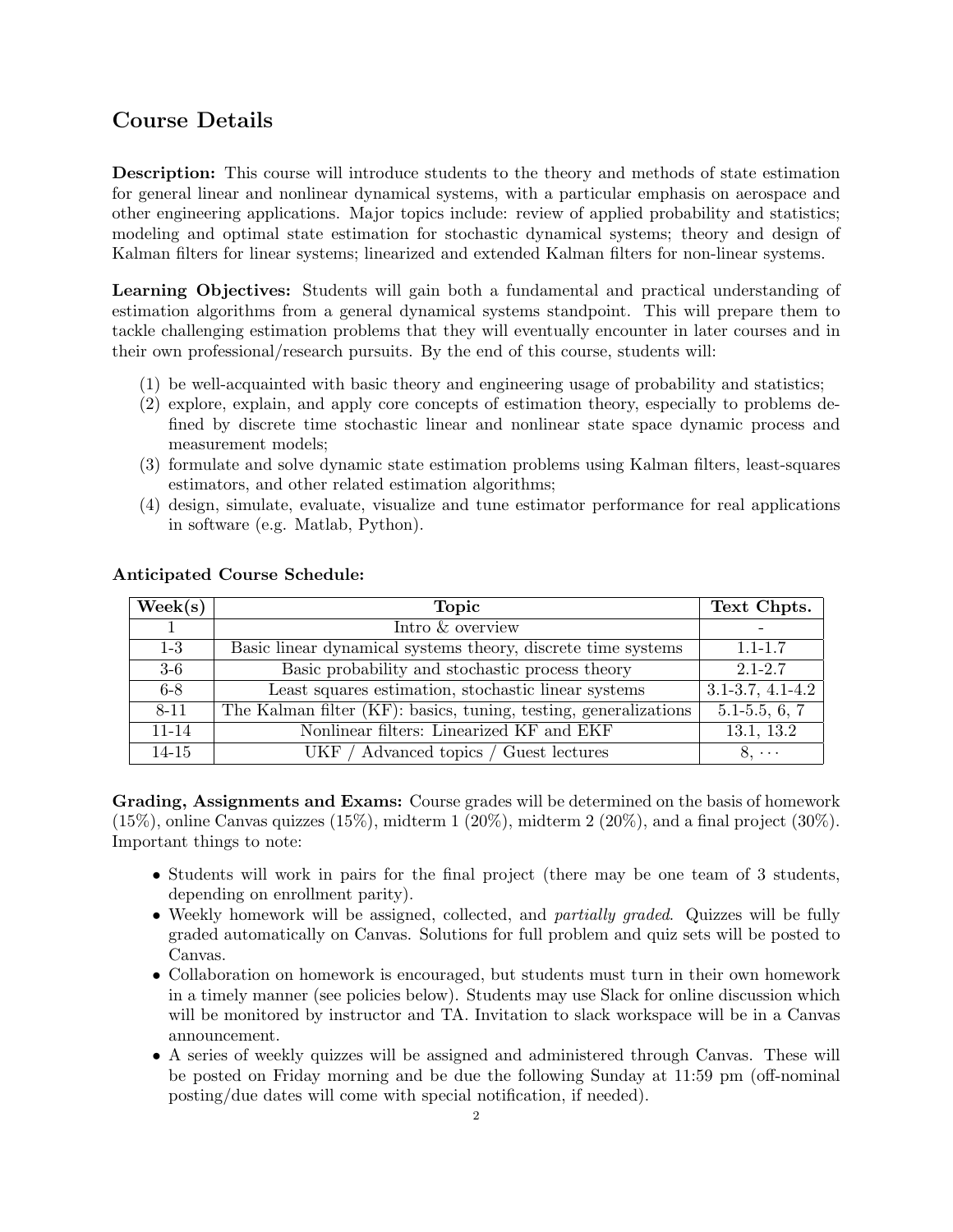- All exams will be take home and open-book/open-note. Students will have exactly one week to complete exams and may not collaborate with each other on exams in any way (CU honor code applies).
- Students will not require an exam proctor, but will submit all homework and exams via via Gradescope (see requirements on submission quality).
- Students may opt to answer optional 'Advanced Questions' for extra credit, but extra credit will only be considered if all regular homework assignment questions are also completed (zero extra credit received otherwise). Students must submit their own work for challenge questions (no group submissions). Help from instructor/TAs will be more limited on these questions, and solutions may not always be posted for challenge questions.

Electronic assignment submission requirements: It is your responsibility to turn in legible and complete electronic submissions for homeworks, exams, and projects. If your assignment is not legible for grading, you will receive one and only one warning to resubmit your assignment. Repeat offense, or failure to comply with turning in a legible assignment after the first warning, will result in zero credit for that assignment.

Regrade policy: Requests for regrades on any assignment must be submitted to the instructor in writing via e-mail within 2 weeks of the assignment being returned to the class (no exceptions). E-mails must clearly articulate the specific reasons for the regrade request, although entire assignment will be regraded by instructor if request is granted, and thus there is no guarantee of receiving a higher grade (this includes scrutinization of time/date of original assignment submission).

Late submissions: Students are responsible for contacting and working out an alternative plan with the instructor for submitting homeworks, exams, projects, and any other assignments if these cannot be completed in time. Penalties will be applied for unpermitted late submissions and are non-negotiable after the fact:

- Homeworks lose 10% of total assignment grade if turned in past time deadline on due date, 10% per day late thereafter, and receive a grade of 0 points for if submitted late by 7 days or more. Penalties will be enforced for lateness, unless exceptions are explicitly granted by instructor (see above).
- Exams and projects are automatically penalized 10 points if submitted past time deadlines on due dates, and will receive a grade of 0 points thereafter if submitted after the date due.
- Late time or late date submission on any assignment (homework, exam, project, etc.) results in immediate forfeiture of any extra credit attempted for that assignment (i.e. extra credit only counts if assignment turned in on time on due dates).

These policies will be enforced for all individual and group assignments (including final project).

Rescheduling exams and homework submissions: Exams must be rescheduled with the instructor via e-mail at least 2 weeks prior. Homework, project and other assignment extensions require at least 48 hours e-mail notice to the TA and instructor. The rescheduling and extension policy will be strictly enforced, so plan ahead and manage your time well (i.e. do not wait until the last minute to start assignments).

All students must adhere to the CU Honor Code. See below under 'General Policies' for more information regarding expectations for academic integrity, and repercussions for violations thereof.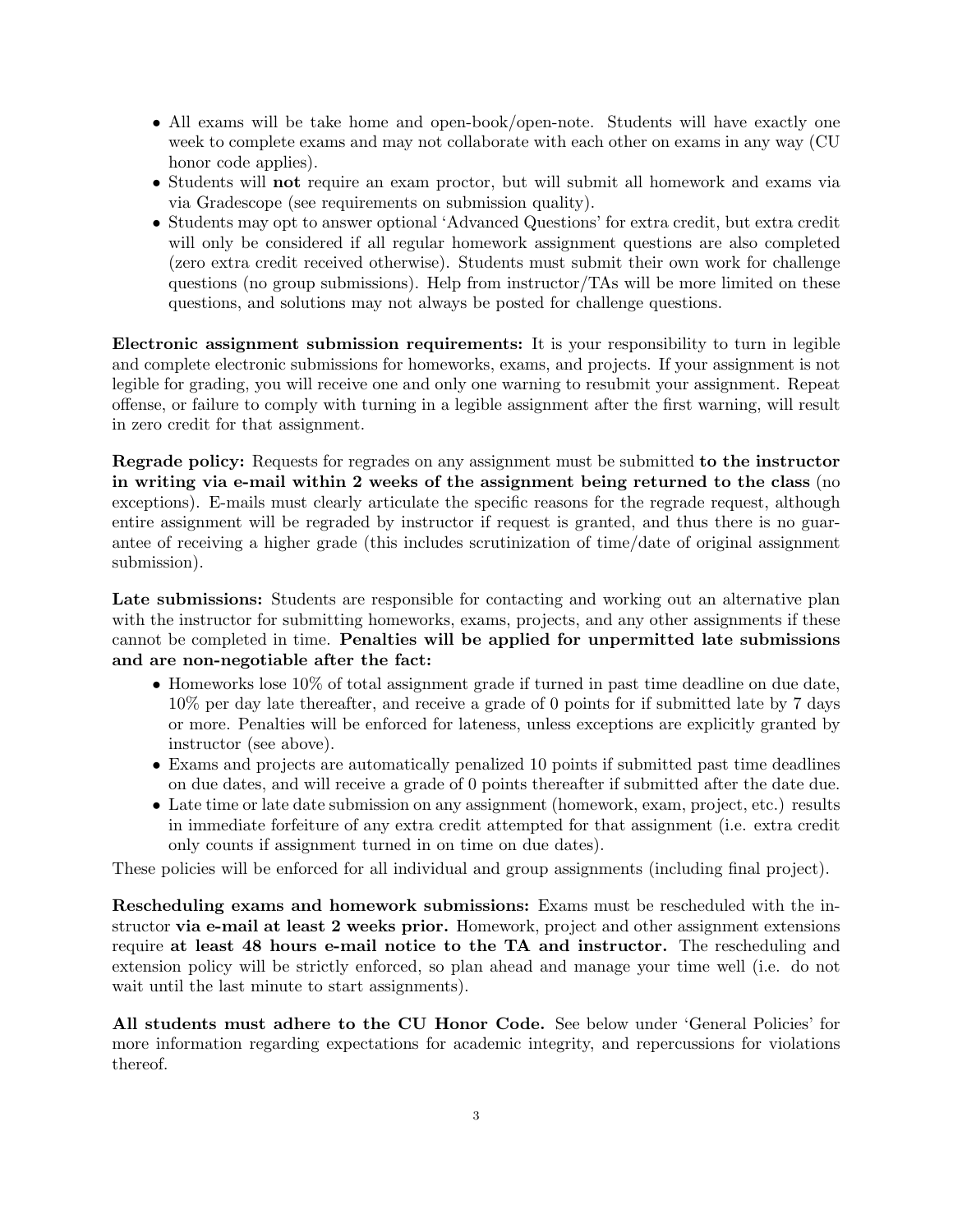### General Policies

#### [Online Campus Syllabus Statements](https://www.colorado.edu/academicaffairs/policies-customs-guidelines/required-syllabus-statements)

Classroom Behavior: Students and faculty each have responsibility for maintaining an appropriate learning environment. Those who fail to adhere to such behavioral standards may be subject to discipline. Professional courtesy and sensitivity are especially important with respect to individuals and topics dealing with race, color, national origin, sex, pregnancy, age, disability, creed, religion, sexual orientation, gender identity, gender expression, veteran status, political affiliation or political philosophy. Class rosters are provided to the instructor with the student's legal name. I will gladly honor your request to address you by an alternate name or gender pronoun. Please advise me of this preference early in the semester so that I may make appropriate changes to my records. For more information, see the policies on [classroom behavior](http://www.colorado.edu/policies/student-classroom-and-course-related-behavior) and the [Student Code of Conduct.](http://www.colorado.edu/sccr/student-conduct)

Requirements for COVID-19: As a matter of public health and safety due to the pandemic, all members of the CU Boulder community and all visitors to campus must follow university, department and building requirements and all public health orders in place to reduce the risk of spreading infectious disease. Students who fail to adhere to these requirements will be asked to leave class, and students who do not leave class when asked or who refuse to comply with these requirements will be referred to [Student Conduct and Conflict Resolution.](https://www.colorado.edu/sccr/) For more information, see the policy on [classroom behavior](http://www.colorado.edu/policies/student-classroom-and-course-related-behavior) and the [Student Code of Conduct.](http://www.colorado.edu/osccr/) If you require accommodation because a disability prevents you from fulfilling these safety measures, please follow the steps in the "Accommodation for Disabilities" statement on this syllabus.

As of Aug. 13, 2021, CU Boulder has returned to requiring masks in classrooms and laboratories regardless of vaccination status. This requirement is a temporary precaution during the delta surge to supplement CU Boulder's COVID-19 vaccine requirement. Exemptions include individuals who cannot medically tolerate a face covering, as well as those who are hearing-impaired or otherwise disabled or who are communicating with someone who is hearing-impaired or otherwise disabled and where the ability to see the mouth is essential to communication. If you qualify for a mask-related accommodation, please follow the steps in the "Accommodation for Disabilities" statement on this syllabus. In addition, vaccinated instructional faculty who are engaged in an indoor instructional activity and are separated by at least 6 feet from the nearest person are exempt from wearing masks if they so choose.

Students who have tested positive for COVID-19, have symptoms of COVID-19, or have had close contact with someone who has tested positive for or had symptoms of COVID-19 must stay home. In this class, if you are sick or quarantined, please email Professor McMahon and let him know if there will be any concerns with completing classwork.

Accommodations for Disabilities: If you qualify for accommodations because of a disability, please submit your accommodation letter from Disability Services to your faculty member in a timely manner so that your needs can be addressed. Disability Services determines accommodations based on documented disabilities in the academic environment. Information on requesting accommodations is located on the [Disability Services website.](http://www.colorado.edu/disabilityservices/) Contact Disability Services at 303- 492-8671 or [dsinfo@colorado.edu](mailto:dsinfo@colorado.edu) for further assistance. If you have a temporary medical condition or injury, see [Temporary Medical Conditions](http://www.colorado.edu/disabilityservices/students/temporary-medical-conditions) under the Students tab on the Disability Services website.

Preferred Student Names and Pronouns: CU Boulder recognizes that students' legal information doesn't always align with how they identify. Students may update their preferred names